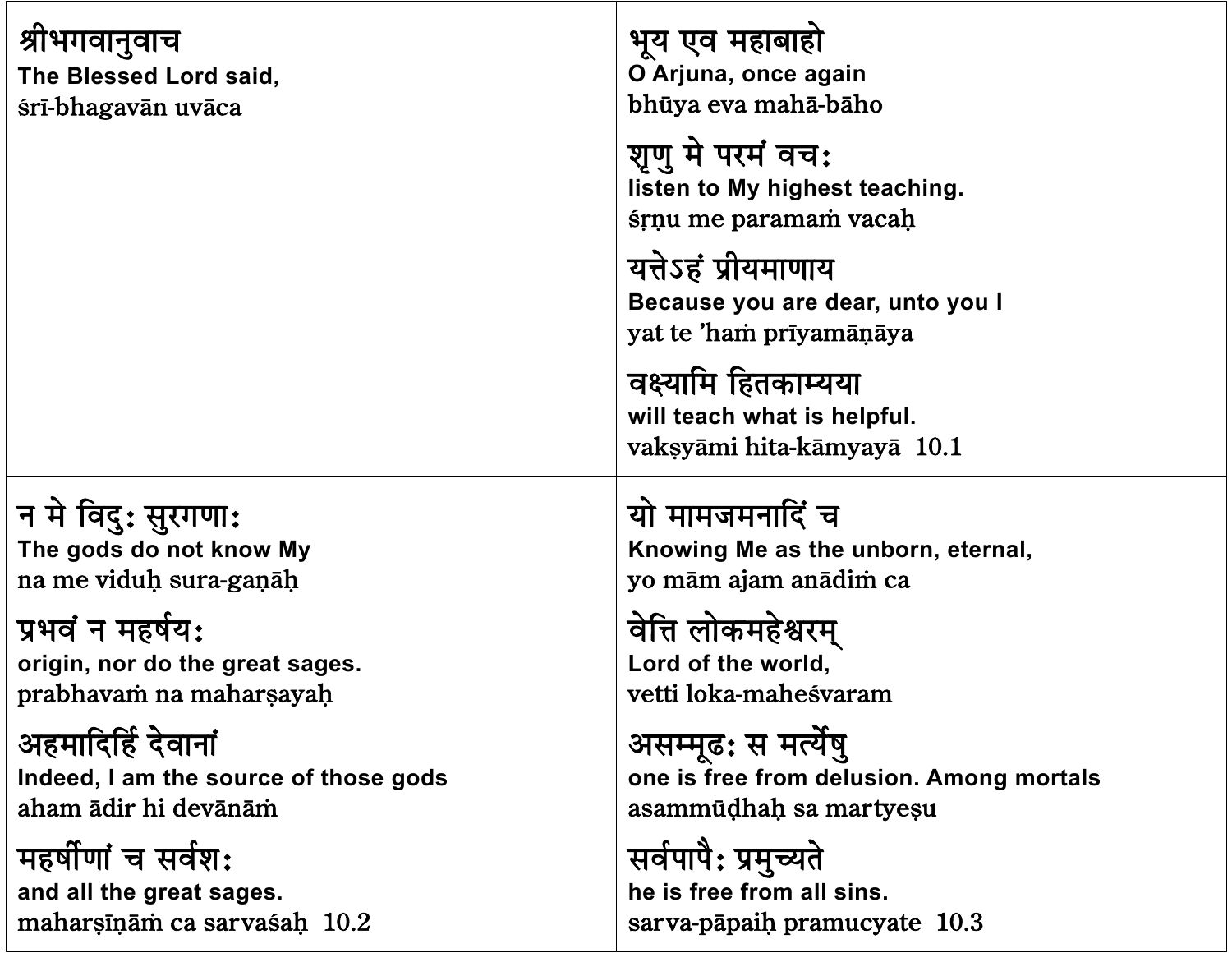<u>बुद्धिर्ज्ञानमसम्मोह:</u> Intelligence, wisdom, freedom from delusion, buddhir jñānam asammohah

क्षमा सत्यं दम: शम: patience, truth, self-control, tranquility, ksamā satyam damah samah

सुखं दु:खं भवोऽभावो happiness, suffering, birth, death, sukham duhkham bhavo 'bhāvo

भयं चाभयमेव च fear, fearlessness, bhayam cābhayam eva ca 10.4

महर्षय: सप्त पूर्वे The first seven great sages maharşayah sapta pürve

चत्वारो मनवस्तथा and the four progenitors catvāro manavas tathā

मद्भावा मानसा जाता were born from My mind. mad-bhāvā mānasā jātā

येषां लोक इमा: प्रजा: All people arose from them. yeşām loka imāh prajāh 10.6 अहिंसा समता तुष्टिस् Harmlessness, impartiality, contentment, ahimsā samatā tustis

तपो दानं यशोऽयश: austerity, charity, fame, infamy, tapo dānam yaso 'yasah

भवन्ति भावा भूतानां for beings, these attributes arise bhavanti bhāvā bhūtānām

मत्त एव पृथग्विधाः from Me alone, variously. matta eva prthag-vidhāḥ 10.5

एतां विभूतिं योगं च My glory and power etām vibhūtim yogam ca

मम यो वेत्ति तत्त्वत: one who knows truly mama yo vetti tattvatah

सोऽविकम्पेन योगेन with steadfast yoga, so 'vikampena yogena

युज्यते नात्र संशय: is certainly endowed. yujyate nātra samsayah 10.7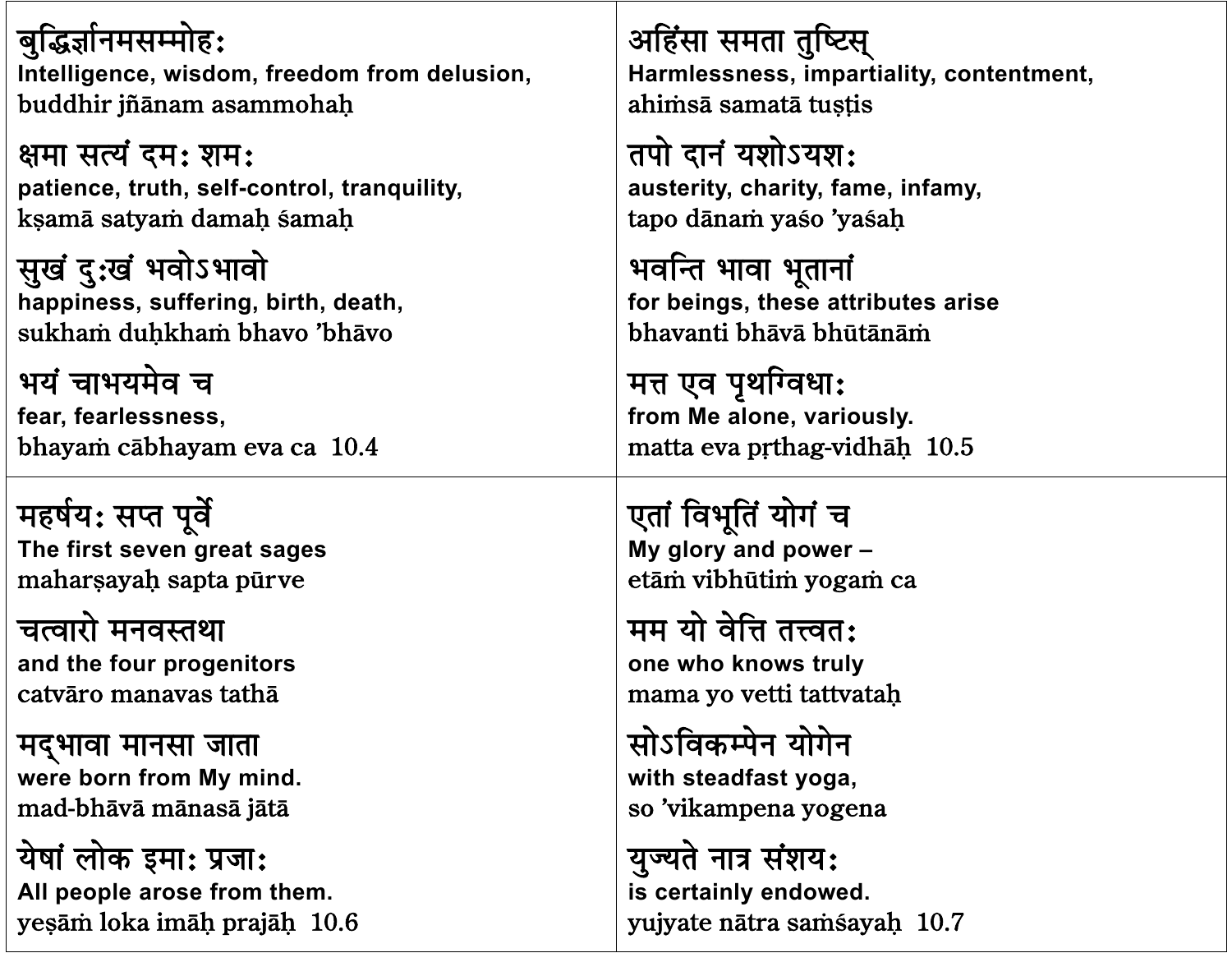अहं सर्वस्य प्रभवो I am the origin of all. aham sarvasya prabhavo

मत्त: सर्वं प्रवर्तते From Me, everything arose. mattah sarvam pravartate

इति मत्वा भजन्ते मां Knowing this, people worship Me iti matvā bhajante mām

बुधा भावसमन्विता: being wise and devoted. budhā bhāva-samanvitāh 10.8

तेषां सततयुक्तानां Unto those who are steadfast. tesām satata-yuktānām

भजतां प्रीतिपूर्वकम् worshiping with love, bhajatām prīti-pūrvakam

ददामि बुद्धियोगं तं I give them wisdom dadāmi buddhi-yogam tam

येन मामुपयान्ति ते through which they come to Me. yena mām upayānti te 10.10

मच्चित्ता मदुगतप्राणा Thinking of Me, living for Me, mac-cittā mad-gata-prāņā

बोधयन्त: परस्परम् teaching one another, bodhayantah parasparam

कथयन्तश्च मां नित्यं always talking about Me, kathayantaś ca mām nityam

तुष्यन्ति च रमन्ति च they are content and joyful. tusyanti ca ramanti ca 10.9

तेषामेवानुकम्पार्थम् Out of compassion, tesām evānukampārtham

अहमज्ञानजं तम: the darkness of ignorance aham ajñānajam tamah

नाशयाम्यात्मभावस्थो I remove, dwelling within nāšayāmy ātma-bhāvastho

ज्ञानदीपेन भास्वता as the shining lamp of knowledge. jñāna-dīpena bhāsvatā 10.11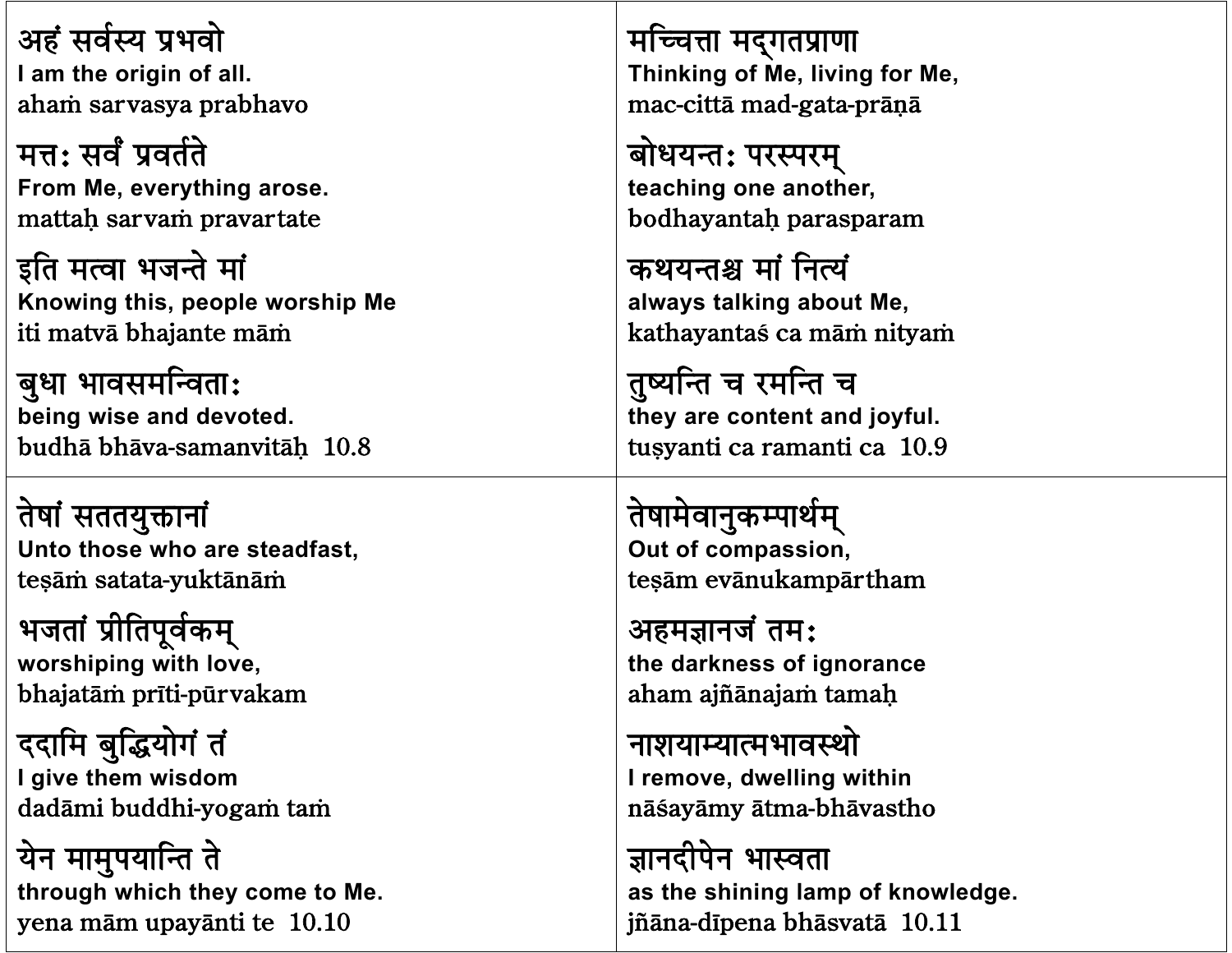| उवाच                             | परं ब्रह्म परं धाम                                                                         |
|----------------------------------|--------------------------------------------------------------------------------------------|
| Arjuna said,                     | Supreme brahman, supreme abode,                                                            |
| arjuna uvāca                     | param brahma param dhāma                                                                   |
|                                  | पवित्रं परमं भवान्<br>and supreme purifier are You,<br>pavitram paramam bhavān             |
|                                  | पुरुषं शाश्वतं दिव्यम्<br>the eternal divine being,<br>puruşam sā svatam divyam            |
|                                  | आदिदेवमजं विभुम्<br>foremost God, unborn and all-pervasive.<br>ādi-devam ajam vibhum 10.12 |
| आहुस्त्वामृषय: सर्वे             | सर्वमेतद् ऋतं मन्ये                                                                        |
| Thus all the sages describe You, | All this I accept as true,                                                                 |
| āhus tvām r sayah sarve          | sarvam etad rtam manye                                                                     |
| देवर्षिर्नारदस्तथा               | यन्मां वदसि केशव                                                                           |
| also divine sages like Narada,   | as You have told me, O Krishna.                                                            |
| devarsir nāradas tathā           | yan mām vadasi kesava                                                                      |
| असितो देवलो व्यास:               | न हि ते भगवन् व्यक्तिं                                                                     |
| Asita, Devala, and Vyasa.        | O Lord, Your manifestation                                                                 |
| asito devalo vyāsah              | na hi te bhagavan vyaktim                                                                  |
| स्वयं चैव ब्रवीषि मे             |                                                                                            |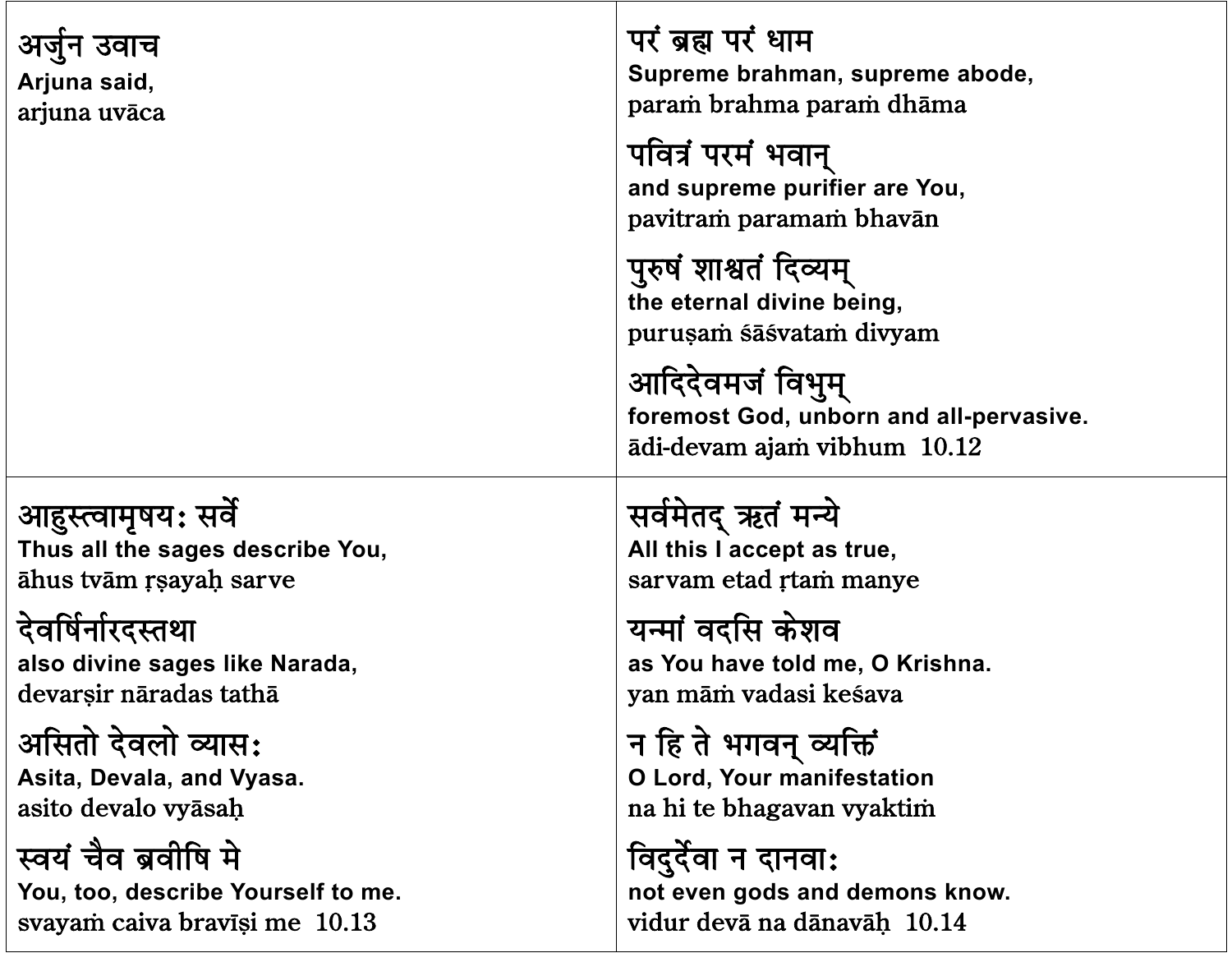स्वयमेवात्मनात्मानं You alone, by Yourself, truly svayam evātmanātmānam

वेत्थ त्वं पुरुषोत्तम know Yourself, O Lord, vettha tvam purusottama

भूतभावन भूतेश **Creator, Lord of creatures,** bhūta-bhāvana bhūteśa

देवदेव जगत्पते God of gods and Lord of the world. deva-deva jagat-pate 10.15

कथं विद्यामहं योगिंस् O great yogi, how can I know katham vidyām aham yogims

त्वां सदा परिचिन्तयन् You and always think about You? tvām sadā paricintayan

केषु केषु च भावेषु In which forms kesu kesu ca bhāvesu

चिन्त्योऽसि भगवन्मया should I contemplate on You, O Lord? cintyo 'si bhagayan maya 10.17

वक्तूमर्हस्यशेषेण Please completely describe vaktum arhasy aśesena

दिव्या ह्यात्मविभूतय: Your divine glories. divyā hy ātma-vibhūtayah

याभिर्विभूतिभिर्लोकान् With those glories, the worlds yābhir vibhūtibhir lokān

इमांस्त्वं व्याप्य तिष्ठसि You pervade and abide therein. imāms tvam vyāpya tisthasi 10.16

विस्तरेणात्मनो योगं The extent of Your power vistarenātmano yogam

विभूतिं च जनार्दन and glory, O Krishna, vibhūtim ca janārdana

भूय: कथय तृप्तिर्हि tell me again, because bhūyah kathaya trptir hi

शृण्वतो नास्ति मेऽमृतम् I am not yet satisfied hearing this. śrnyato nāsti me 'mrtam 10.18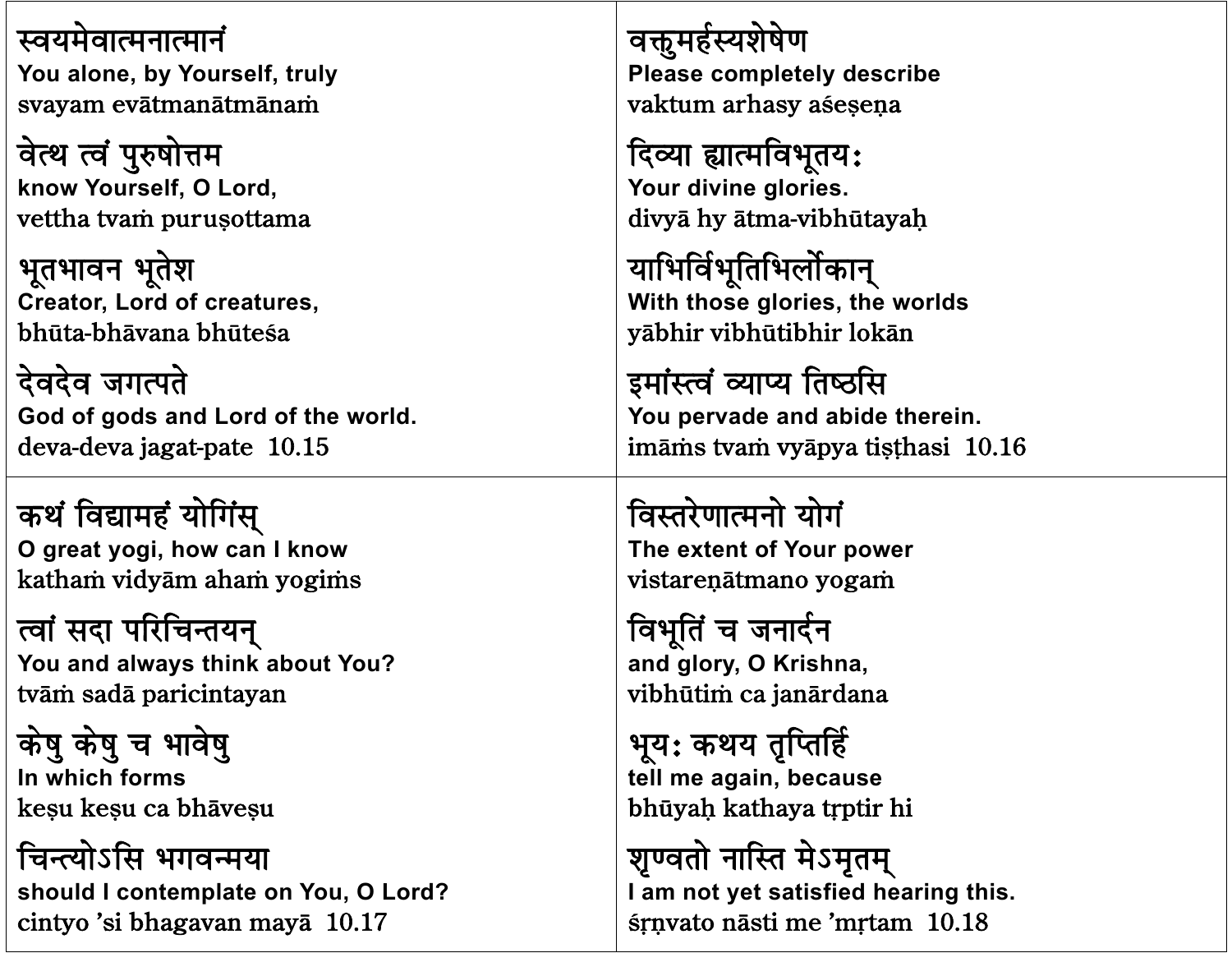| श्रीभगवानुवाच<br>The Blessed Lord said,<br>srī-bhagavān uvāca | हन्त ते कथयिष्यामि<br>Dear one, I will tell you<br>hanta te kathayişyāmi<br>दिव्या ह्यात्मविभूतय:<br>My divine glories,<br>divyā hy ātma-vibhūtayaḥ<br>प्राधान्यत: कुरुश्रेष्ठ<br>but only the most prominent<br>prādhānyataḥ kuru-śreṣṭha<br>नास्त्यन्तो विस्तरस्य मे<br>because My extent is limitless.<br>nāsty anto vistarasya me 10.19 |
|---------------------------------------------------------------|---------------------------------------------------------------------------------------------------------------------------------------------------------------------------------------------------------------------------------------------------------------------------------------------------------------------------------------------|
| अहमात्मा गुडाकेश                                              | आदित्यानामहं विष्णुर्                                                                                                                                                                                                                                                                                                                       |
| O Arjuna, I am the Self                                       | Among Adityas, I am Vishnu.                                                                                                                                                                                                                                                                                                                 |
| aham ātmā gudākesa                                            | ādityānām aham visnur                                                                                                                                                                                                                                                                                                                       |
| सर्वभूताशयस्थित:                                              | ज्योतिषां रविरंशुमान्                                                                                                                                                                                                                                                                                                                       |
| abiding in all beings.                                        | Among lights, I am the shining sun.                                                                                                                                                                                                                                                                                                         |
| sarva-bhūtāśaya-sthitaḥ                                       | jyotişām ravir amsumān                                                                                                                                                                                                                                                                                                                      |
| अहमादिश्च मध्यं च                                             | मरीचिर्मरुतामस्मि                                                                                                                                                                                                                                                                                                                           |
| I am the beginning, middle,                                   | Among Maruts, I am Marici.                                                                                                                                                                                                                                                                                                                  |
| aham ādiś ca madhyam ca                                       | marīcir marutām asmi                                                                                                                                                                                                                                                                                                                        |
| भूतानामन्त एव च                                               | नक्षत्राणामहं शशी                                                                                                                                                                                                                                                                                                                           |
| and end of all beings.                                        | Among stars, I am the moon.                                                                                                                                                                                                                                                                                                                 |
| bhūtānām anta eva ca 10.20                                    | nakşatrāņām aham sasī 10.21                                                                                                                                                                                                                                                                                                                 |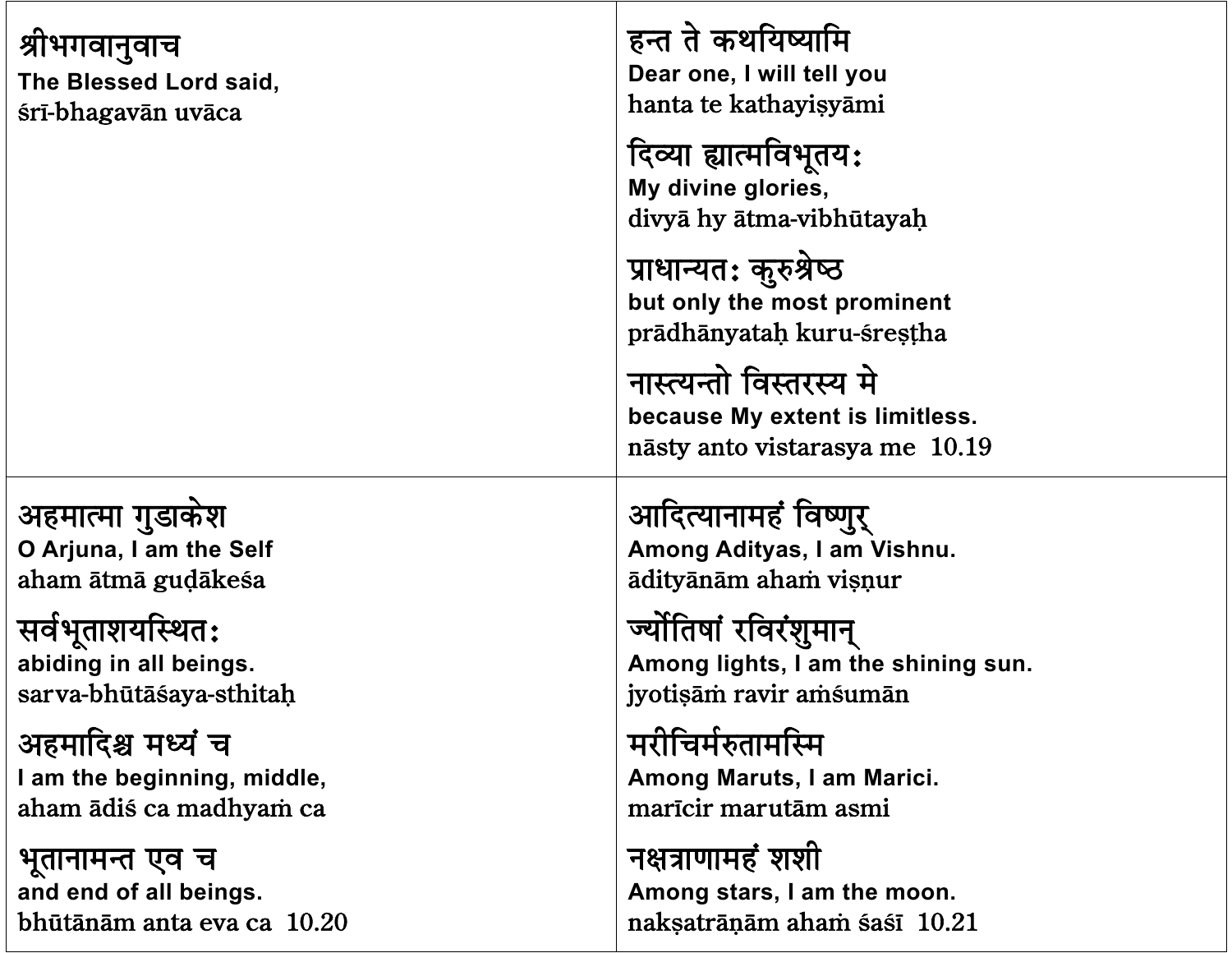वेदानां सामवेदोऽस्मि **Among Vedas, I am the Sama.** vedānām sāma-vedo 'smi

देवानामस्मि वासव: **Among gods, I am the Vasus.** devānām asmi vāsavah

इन्द्रियाणां मनश्चास्मि **Among senses, I am the mind.** indriyāņām manas cāsmi

भूतानामस्मि चेतना **Among creatures, I am awareness.** bhūtānām asmi cetanā 10.22

पुरोधसां च मुख्यं मां **Among priests, as the chief,** purodhasām ca mukhyam mām

विद्धि पार्थ बृहस्पतिम् **Brihaspati, know Me, O Arjuna.** viddhi pārtha brhaspatim

सेनानीनामहं स्कन्द: **Among warriors, I am Skanda.** senānīnām aham skandah

सरसामस्मि सागर: **Among waters, I am the sea.** sarasām asmi sāgarah 10.24 रुद्राणां शङ्करश्चास्मि **Among Rudras, I am Shiva.** rudrānām śankaraś cāsmi

वित्तेशो यक्षरक्षसाम् **Among spirits, I am the god of wealth.** vitteso yaksa-raksasām

वसूनां पावकश्चास्मि **Among Vasus, I am Pavaka.** vasūnām pāvakas cāsmi

मेरु: शिखरिणामहम् **Among mountains, I am Meru.** meruh sikharinām aham 10.23

महर्षीणां भृगुर् अहं **Among great sages, I am Bhrigu.** maharsīnām bhrgur aham

गिरामस्म्येकमक्षरम् **Among words, I am the syllable om.** girām asmy ekam aksaram

यज्ञानां जपयज्ञोऽस्मि **Among sacrifices, I am japa.** yajñānām japa-yajño 'smi

स्थावराणां हिमालय: **Among the unmoving, I am the Himalayas.** sthāvarānām himālayah 10.25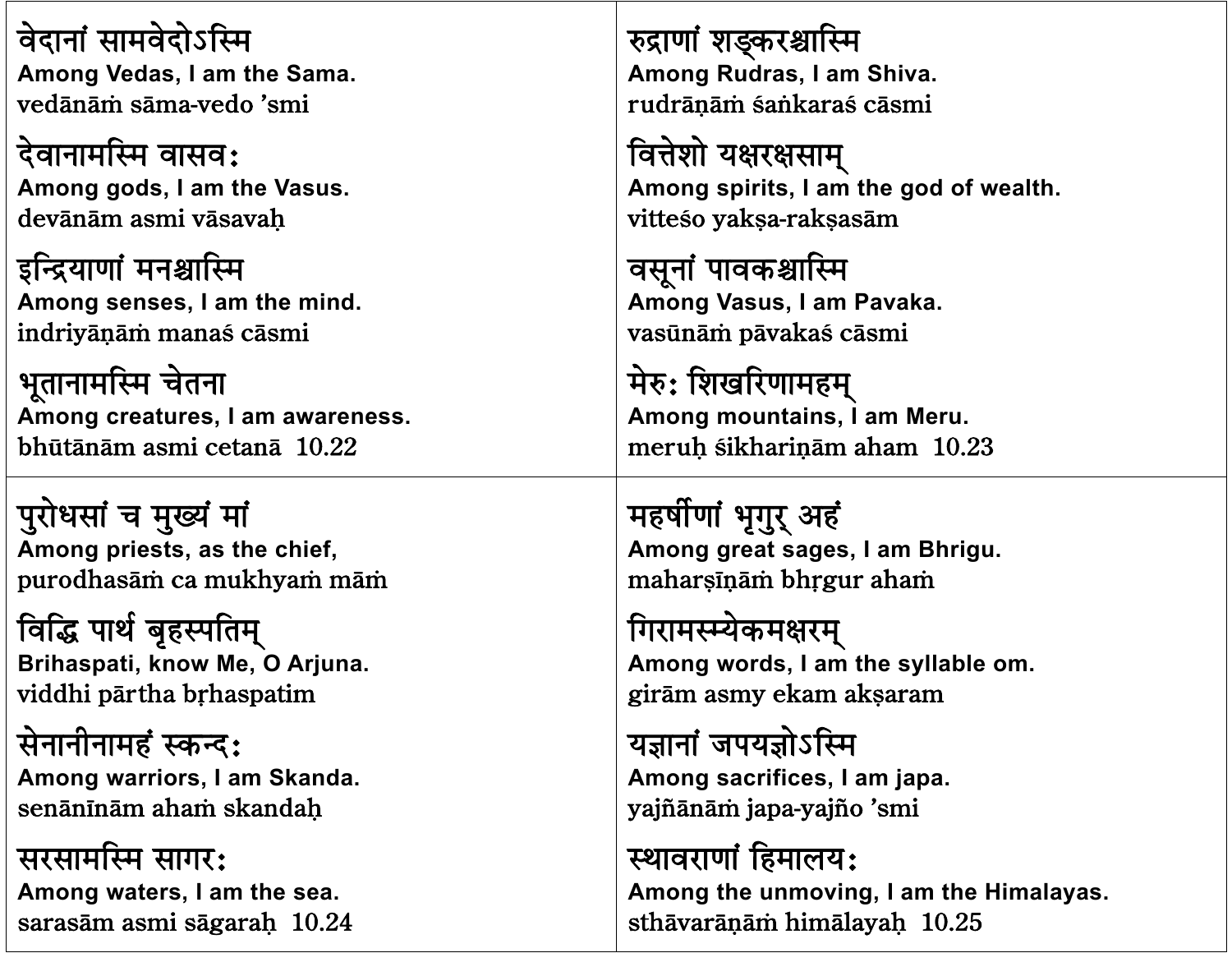अश्वत्थ: सर्ववृक्षाणां **Among all trees, I am the Ashvattha.** aśvatthah sarva-vrksānām

देवर्षीणां च नारद: **Among divine sages, I am Narada.** devarsīnām ca nāradah

गन्धर्वाणां चित्ररथ: **Among Gandharvas, I am Citraratha.** gandharvānām citrarathah

सिद्धानां कपिलो मुनि: **Among siddhas, I am the sage Kapila.** siddhānām kapilo munih 10.26

आयुधानामहं वज्रं **Among weapons, I am the thunderbolt.** āyudhānām aham vajram

धेनूनामस्मि कामधुक् **Among cows, I am the wish-fulfilling cow.** dhenïnàm asmi kàmadhuk

प्रजनश्चास्मि कन्दर्प: **Among procreators, I am Kandarpa.** prajanaś cāsmi kandarpah

सर्पाणामस्मि वासुकि: **Among snakes, I am Vasuki.** sarpāņām asmi vāsukih 10.28 उच्चै:श्रवसमश्वानां **Among horses, as Uccaishravas,** uccaihśravasam aśvānām

विद्धि माममृतोद्भवम् **born of the sea, know Me.** viddhi mām amrtodbhavam

ऐरावतं गजेन्द्राणां **Among great elephants, I am Airavata.** airāvatam gajendrāņām

नराणां च नराधिपम् **Among men, I am king.** narāņām ca narādhipam 10.27

अनन्तश्चास्मि नागानां **Among serpents, I am Ananta.** anantaś cāsmi nāgānām

वरुणो यादसामहम् **Among waters, I am Varuna.** varuņo yādasām aham

पितृणामर्यमा चास्मि **Among ancestors, I am Aryama.** pitrnām aryamā cāsmi

यम: संयमतामहम् **Among conquerers, I am Yama.** yamah samyamatām aham 10.29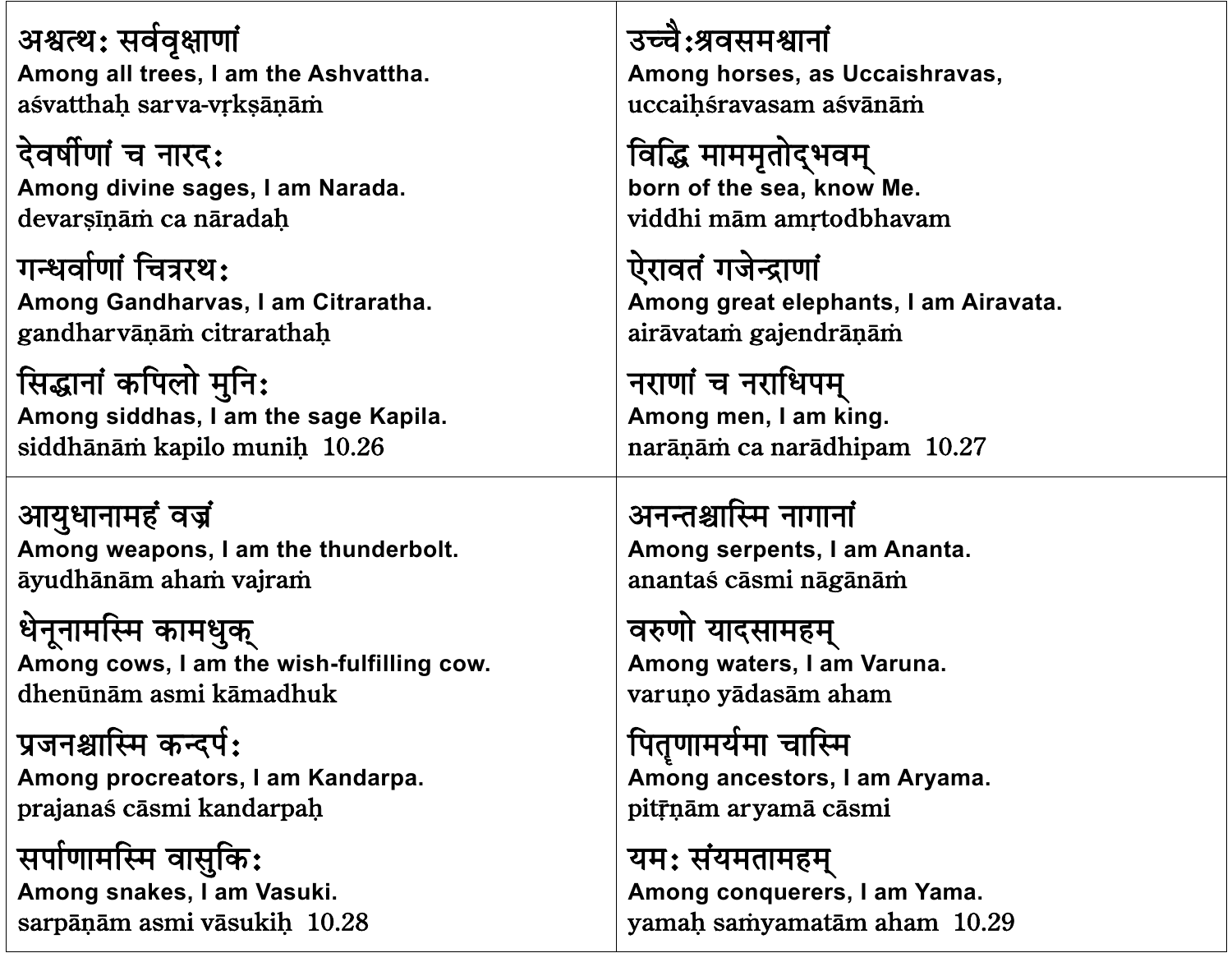प्रहलादश्चास्मि दैत्यानां **Among Daityas, I am Prahlada.** prahlādas cāsmi daityānām

काल: कलयतामहम् **Among measures, I am time.** kālah kalayatām aham

मृगाणां च मृगेन्द्रोऽहं **Among animals, I am the lion.** mrgāņām ca mrgendro 'ham

वैनतेयश्च पक्षिणाम् **Among birds, I am Garuda.** vainateyas ca pakṣiṇām 10.30

सर्गाणामादिरन्तश्च **Creation's beginning, end,** sargānām ādir antaś ca

मध्यं चैवाहमर्जुन **and middle am I, O Arjuna.** madhyam caivāham arjuna

अध्यात्मविद्या विद्यानां **Among teachings, I am Self-knowledge.** adhyātma-vidyā vidyānām

वाद: प्रवदतामहम् **Among disputants, I am speech.** vādah pravadatām aham 10.32

पवन: पवतामस्मि **Among purifiers, I am the wind.** pavanah pavatām asmi

राम: शस्त्रभृतामहम् **Among weapon-bearers, I am Rama.** rāmah śastra-bhrtām aham

झषाणां मकरश्चास्मि **Among fish, I am the crocodile.** jhasānām makaras cāsmi

स्रोतसामस्मि जाहनवी **Among rivers, I am the Ganga.** srotasàm asmi jàhnavã 10.31

अक्षराणां अकारोऽस्मि **Among letters, I am "a".** aksarānām a-kāro 'smi

द्वन्द्व: सामासिकस्य च **Among compound words, I am the dvandva.** dvandvah sāmāsikasya ca

अहमेवाक्षय: कालो **I am undecaying time.** aham evāksayah kālo

धाताहं विश्वतोमुख: **I am the all-knowing creator.** dhātāham visvato-mukhah 10.33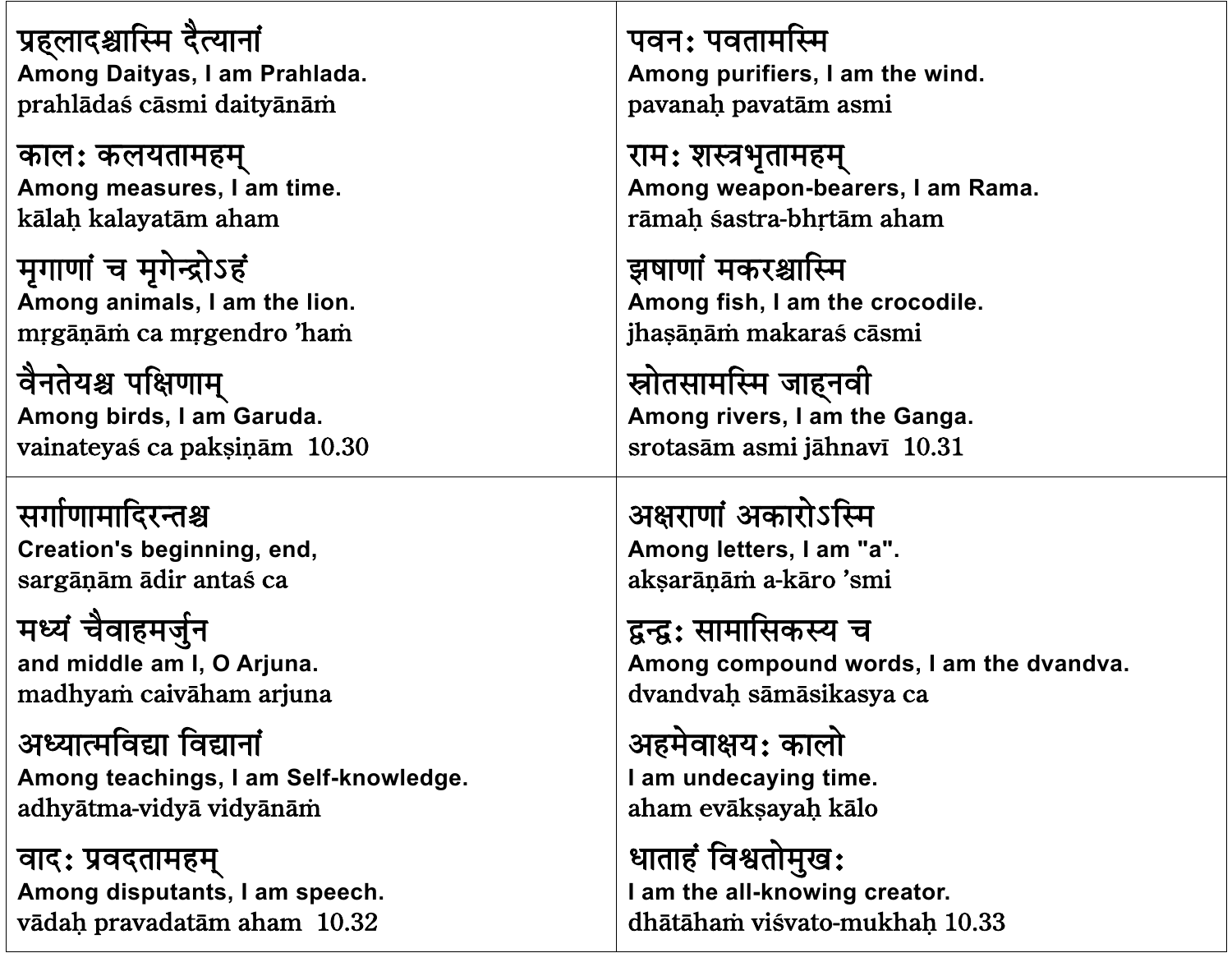मृत्यु: सर्वहरश्चाहम् बृहत्साम तथा साम्नां Among hymns, I am the Brihat Saman. I am death, destroyer of all. mrtvuh sarva-haraś cāham brhat-sāma tathā sāmnām उद्भवश्च भविष्यताम् गायत्री छन्दसामहम् I am birth for future beings. Among poetic meters, I am the Gayatri. udbhavas ca bhavisvatām gāyatrī chandasām aham कीर्ति: श्रीर्वाक् च नारीणां मासानां मार्गशीर्षोऽहम् Among the feminine, I am fame, wealth, speech, Among months, I am Margashirsha. kīrtih śrīr vāk ca nārīnām māsānām mārga-sīrso 'ham स्मृतिर्मेधा धृति: क्षमा ऋतूनां कुसुमाकर: memory, intelligence, courage and patience. Among seasons, I am spring. smrtir medhā dhrtiņ kṣamā 10.34 rtūnām kusumākarah 10.35 वृष्णीनां वासुदेवोऽस्मि द्यूतं छलयतामस्मि Among treacheries, I am gambling. Among Vrishnis, I am Krishna. dyūtam chalayatām asmi vrsnīnām vāsudevo 'smi तेजस्तेजस्विनामहम् पाण्डवानां धनञ्जय: I am the brilliance of the bright. Among Pandavas, I am Arjuna. tejas tejasvinām aham pāndavānām dhanañjayah जयोऽस्मि व्यवसायोऽस्मि मुनीनामप्यहं व्यास: Among sages, I am Vyasa. I am victory. I am resolve. munīnām apy aham vyāsaḥ jayo 'smi vyavasāyo 'smi कवीनामुशना कवि: सत्त्वं सत्त्ववतामहम् I am the goodness of the good. Among poets, I am Ushana. sattvam sattvavatām aham 10.36 kavīnām ušanā kavih 10.37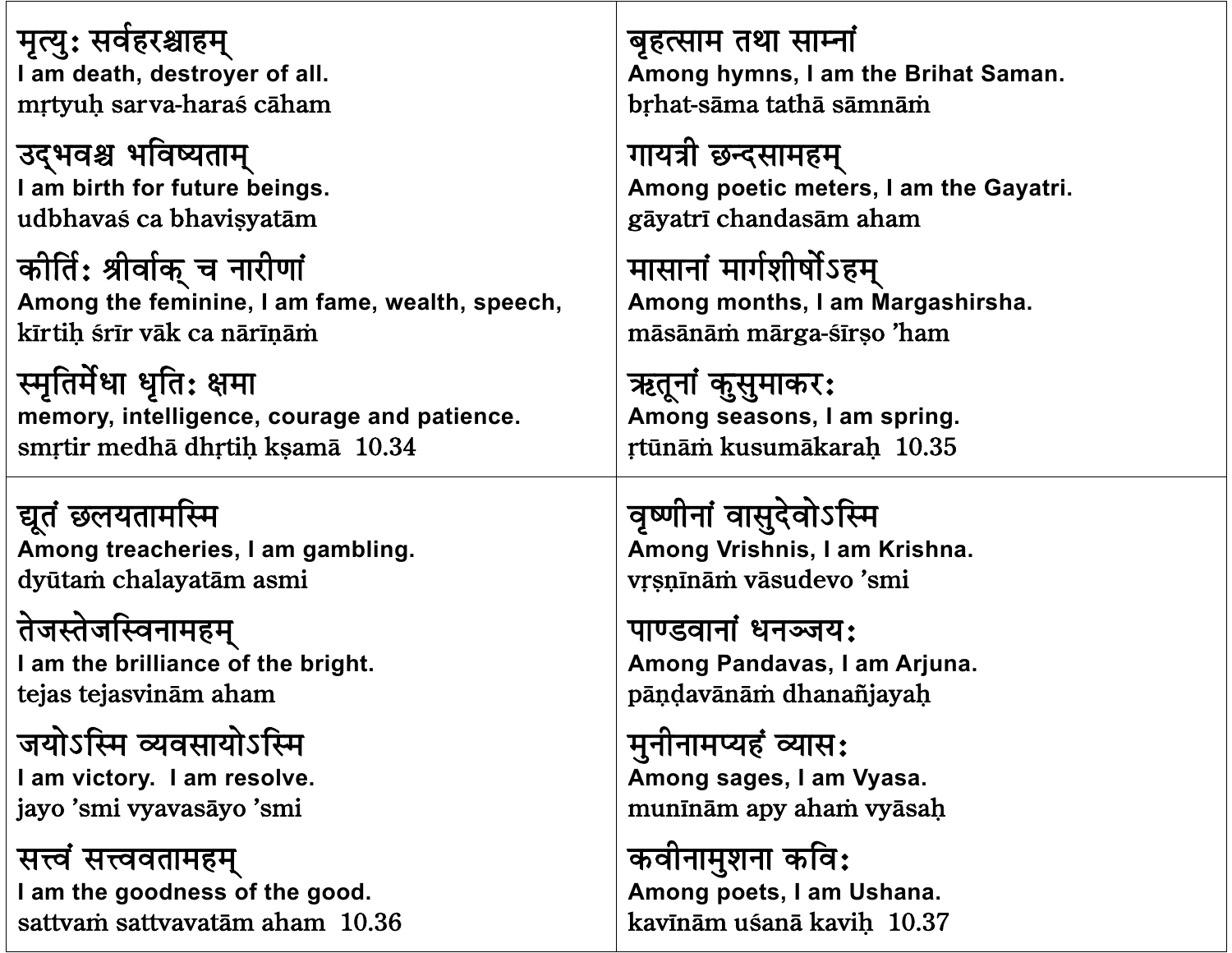दण्डो दमयतामस्मि For wardens, I am punishment. dando damayatām asmi नीतिरस्मि जिगीषताम्

For seekers of victory, I am law. nītir asmi jigīsatām

मौनं चैवास्मि गुह्यानां I am the silence of secrets. maunam caivāsmi guhyānām

ज्ञानं ज्ञानवतामहम् I am the wisdom of the wise. jñānam jñānavatām aham 10.38

नान्तोऽस्ति मम दिव्यानां There is no limit to My divine nānto 'sti mama divyānām

विभूतीनां परन्तप glories, O Arjuna. vibhūtīnām parantapa

एष तूद्देशत: प्रोक्तो This much was told as an example esa tūddeśatah prokto

विभूतेर्विस्तरो मया of My vast glories. vibhūter vistaro mayā 10.40 यच्चापि सर्वभूतानां And for all beings, yac cāpi sarva-bhūtānām

बीजं तदहमर्जुन I am the seed, O Arjuna. bījam tad aham arjuna

न तदस्ति विना यत्स्यान् Without Me, nothing could exist, na tad asti vinā yat syān

मया भूतं चराचरम् sentient or insentient. mayā bhūtam carācaram 10.39

यद्यद्विभूतिमत् सत्त्वं **Whatever glories exist.** yad yad vibhūtimat sattvam

श्रीमदूर्जितमेव वा valuable or powerful... śrīmad ūrjitam eva vā

तत्तदेवावगच्छ त्वं ...understand that they tat tad evāvagaccha tvam

मम तेजोऽंशसम्भवम् arise from a fraction of My splendor. mama tejo'mśa-sambhavam 10.41